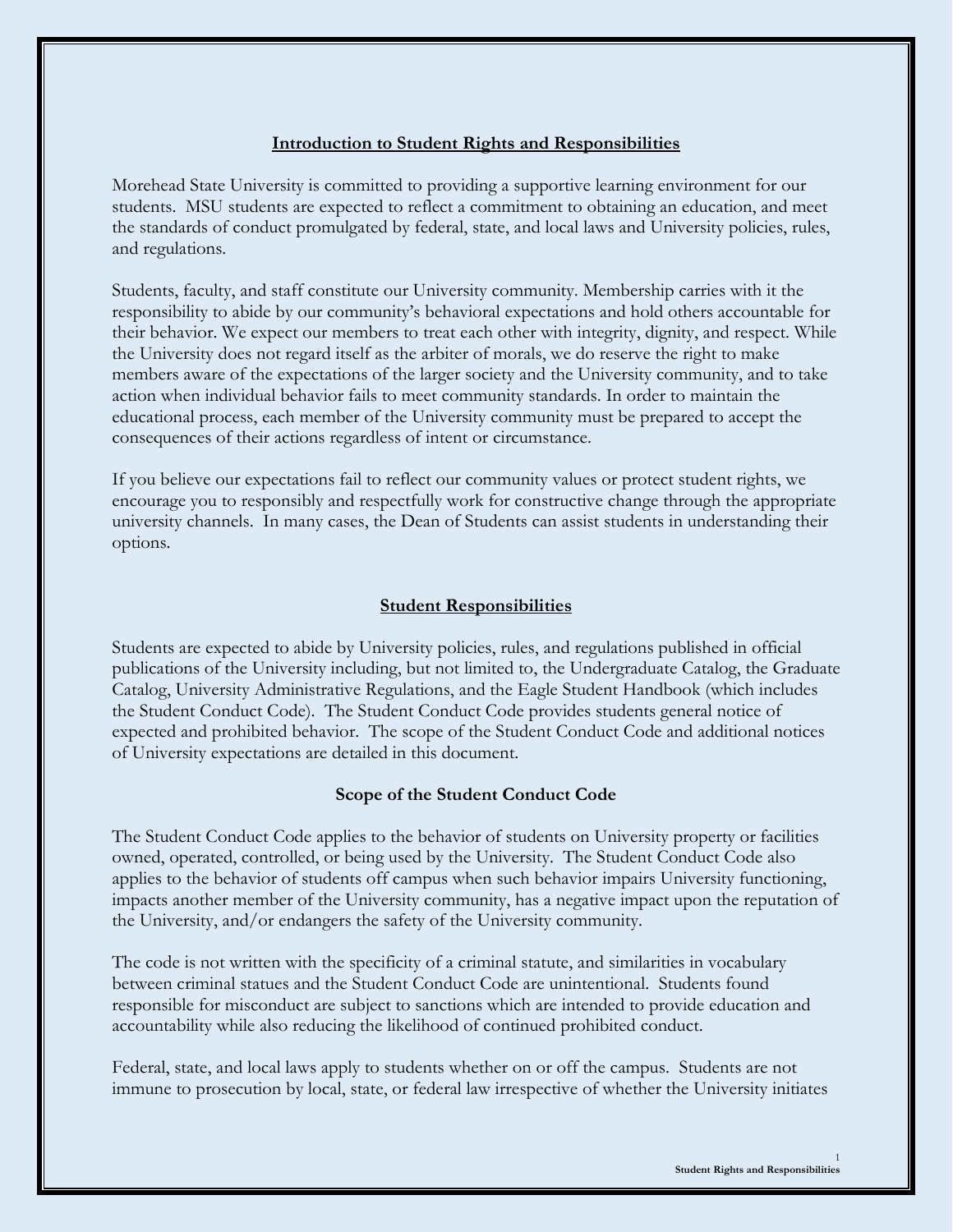conduct proceedings in a given situation. Violations of the law may be subject to the penalties imposed by law as well as the sanctions issued by the University.

### **Academic Integrity**

All students at Morehead State University are required to abide by accepted standards of academic honesty. Academic honesty includes doing one's own work, giving credit for the work of others, and using resources appropriately.

#### **Alcohol and Drugs**

The Drug-Free Schools and Communities Act mandates that universities adopt and implement programs to prevent the unlawful possession, use, dispensation, or distribution of illicit drugs and alcohol. The Student Conduct Code defines prohibited behaviors involving alcohol and drugs, and violations of the prohibited behavior shall result in disciplinary action up to and including suspension or termination. In general, the possession or consumption of alcoholic beverages on University property or while participating in University related activities is strictly prohibited unless approved by the MSU President. The unlawful use, possession, or distribution of drugs and/or drug paraphernalia on University property or while participating in University related activities is also strictly prohibited

## **Dress Code**

Morehead State University does not maintain a formal dress code, however it is expected that students dress appropriately when attending public functions and classes.

#### **Noise**

In keeping with our academic mission, and to maintain an environment that is conducive to learning, the University maintains reasonable expectations regarding excessive noise. Sustained noise (including boisterous behavior, loud music, etc.) is generally prohibited in and around academic buildings during the times when academic instruction is taking place. Sustained noise (including boisterous behavior, loud music, etc.) is generally prohibited in and around residence halls during the periods of 10pm and 7am, which are the same hours specified by the local city ordinance. The use of noise amplification devices are generally prohibited at any time and location on University property. Exceptions may be approved by the Dean of Students, a University Vice President, or the MSU President.

Nothing contained in the University policies, rules, or regulations is intended to limit the rights of free speech and peaceful assembly. These rights must be exercised in a peaceful, reasonable, and orderly manner, and may not violate the rights of other members of the University community or interfere with the academic mission of the University.

#### **Official University Communications**

Students are held responsible for any official information the University sends via email. There will be several occasions when faculty, staff, and other members of the University community will need

2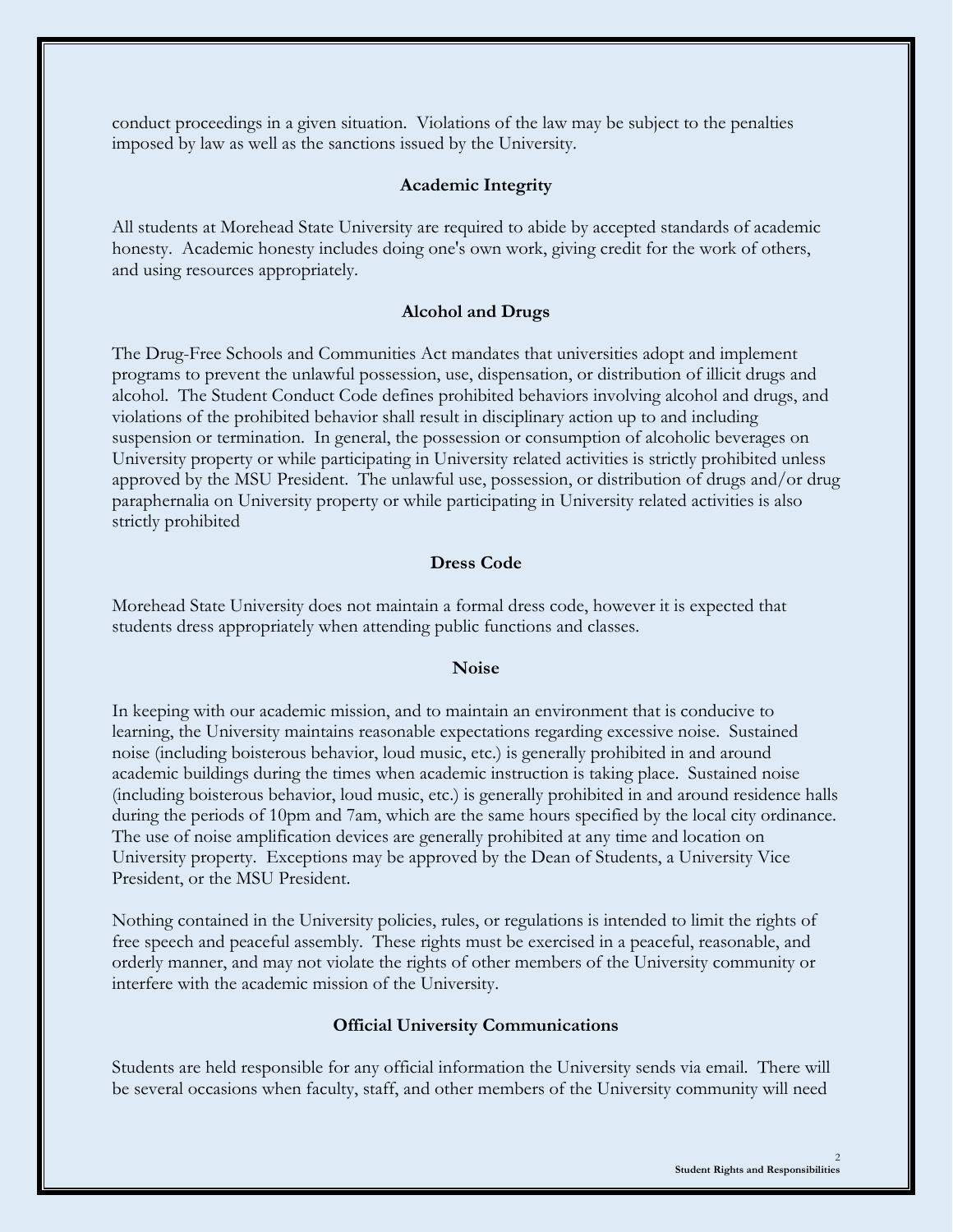to contact students with important information. Therefore, student are encouraged to check their University email on a daily basis.

#### **Recording, Downloading and File Sharing**

Recording, downloading and sharing materials has become commonplace within our society. Although there are legitimate reasons to leverage today's technology, it is essential that members of the MSU community have a clear understanding of copyright requirements, regulations, guidelines, and laws before recording, downloading or sharing any information. Violations of the law may be subject to the penalties imposed by law as well as the sanctions issued by the University.

#### **Tobacco**

Tobacco and electronic nicotine delivery system (e.g. vaporizers, e-cigarettes) use is prohibited on all University owned, leased, or controlled property and vehicles. This includes privately owned vehicles parked on, or in transit across, University property and in the interior of all buildings and residence halls. Exceptions to this policy are only allowed in designated outside smoking areas approved by the MSU President. Approved smoking areas are clearly marked with signage and equipped with appropriate containers for the disposal of ash, butts and other waste from tobacco use.

#### **Student Rights**

Students have the right to enjoy the freedoms guaranteed by the Constitution of the United States and the Commonwealth of Kentucky. Nothing contained in the University policies, rules, or regulations is intended to limit these rights.

#### **Due Process**

Students who are alleged to have violated the Student Conduct Code are entitled to certain procedural rights to ensure a fair and impartial resolution of the allegation. Students charged with violations of the Student Conduct Code are presumed not to be responsible for the violations until the standards of evidence are met. These rights also apply to those students representing student organizations charged with violations of the Student Conduct Code.

#### **Freedom of Speech**

Morehead State University ensures the right to free speech and expression, and encourages the timely and rational discussion of topics whereby the ethical and intellectual development of students and general welfare of the public may be promoted. The generally accessible, open, outdoor areas of the campus are maintained as traditional public forums for students to express their views. In this regard, the University grants students the broadest possible latitude to speak, write, listen, challenge, learn, and discuss any issue; including ideas considered by some or most members of the University's community to be offensive, unwise, disagreeable, conservative, liberal, traditional or radical. However, these rights shall not be construed to grant students the right to engage in conduct that intentionally, materially, and substantially disrupts another's expressive activity if that activity is occurring in a campus space previously scheduled or reserved for that activity or under the exclusive use or control of a particular group. Students shall not substantially obstruct or otherwise